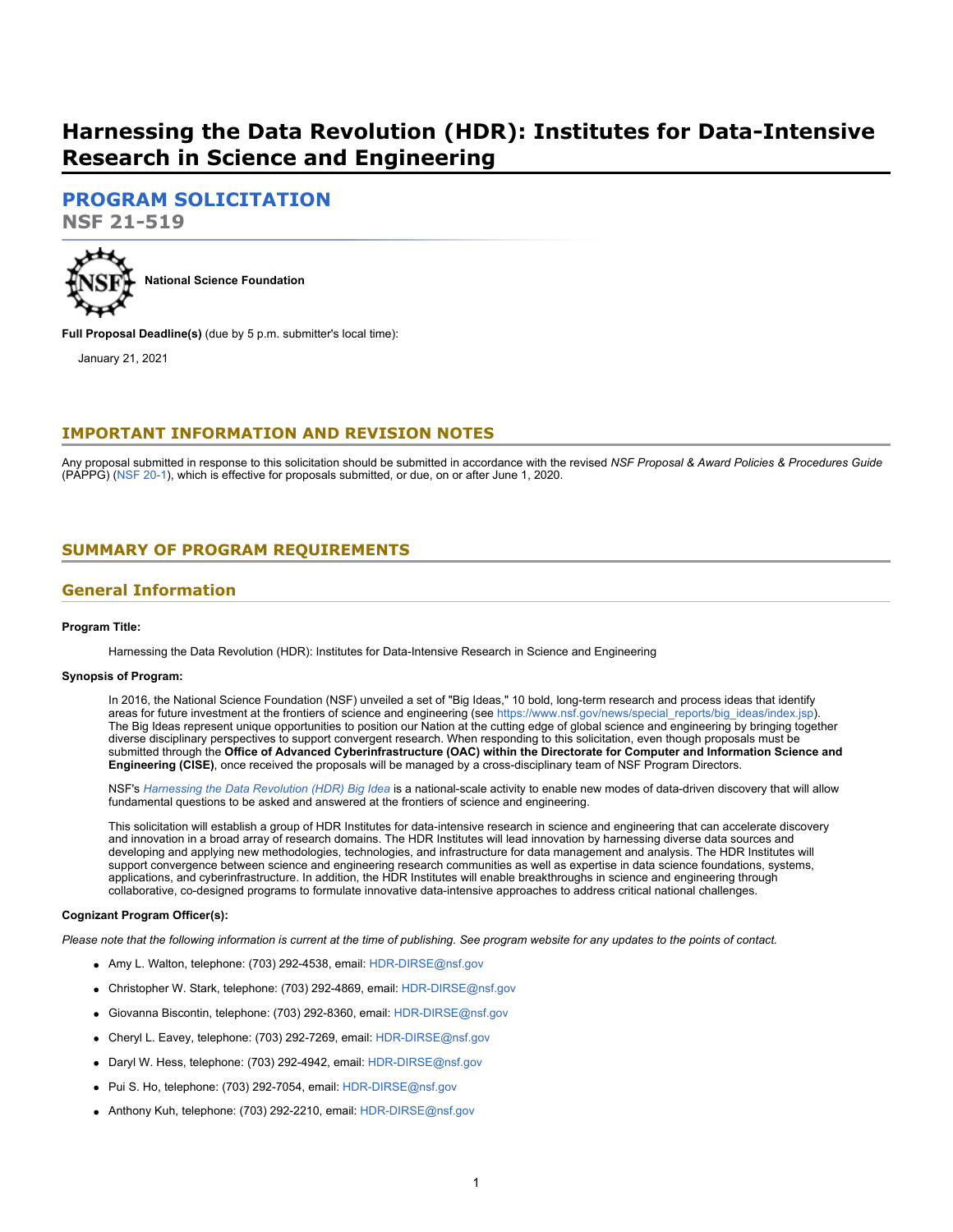- Vyacheslav (Slava) Lukin, telephone: (703) 292-7382, email: [HDR-DIRSE@nsf.gov](mailto:HDR-DIRSE@nsf.gov)
- Peter H. McCartney, telephone: (703) 292-8470, email: [HDR-DIRSE@nsf.gov](mailto:HDR-DIRSE@nsf.gov)
- Rebecca Peebles, telephone: (703) 292-8809, email: [HDR-DIRSE@nsf.gov](mailto:HDR-DIRSE@nsf.gov)
- Nigel A. Sharp, telephone: (703) 292-4905, email: [HDR-DIRSE@nsf.gov](mailto:HDR-DIRSE@nsf.gov)
- Shahab Shojaei-Zadeh, telephone: (703) 292-8045, email: [HDR-DIRSE@nsf.gov](mailto:HDR-DIRSE@nsf.gov)
- Finbarr C. Sloane, telephone: (703) 292-8465, email: [HDR-DIRSE@nsf.gov](mailto:HDR-DIRSE@nsf.gov)
- Sylvia J. Spengler, telephone: (703) 292-8930, email: [HDR-DIRSE@nsf.gov](mailto:HDR-DIRSE@nsf.gov)
- Patricia Van Zandt, telephone: (703) 292-7437, email: [HDR-DIRSE@nsf.gov](mailto:HDR-DIRSE@nsf.gov)
- Eva E. Zanzerkia, telephone: (703) 292-4734, email: [HDR-DIRSE@nsf.gov](mailto:HDR-DIRSE@nsf.gov)

#### **Applicable Catalog of Federal Domestic Assistance (CFDA) Number(s):**

- 47.041 --- Engineering
- 47.049 --- Mathematical and Physical Sciences
- 47.050 --- Geosciences
- 47.070 --- Computer and Information Science and Engineering
- 47.074 --- Biological Sciences
- 47.075 --- Social Behavioral and Economic Sciences
- 47.076 --- Education and Human Resources
- 47.079 --- Office of International Science and Engineering 47.083 --- Office of Integrative Activities (OIA)

# **Award Information**

#### **Anticipated Type of Award:** Cooperative Agreement

#### **Estimated Number of Awards:** 4 to 7

4-7 awards in FY 2021 pending availability of funds and the type, scale, and variety of project ideas proposed.

#### **Anticipated Funding Amount:** \$70,000,000

Up to a total of \$70 million is anticipated to be available for 4-7 five-year awards.

Award size is contingent upon the scope, scale, and complexity of the proposed project, with a minimum total budget of \$10 million. The size and complexity of any individual request should be justified by the amount and complexity of the work to be accomplished, and expected impact on the research community. Estimated program budget, number of awards, and average award size/duration are subject to the availability of funds.

### **Eligibility Information**

#### **Who May Submit Proposals:**

Proposals may only be submitted by the following:

- Institutions of Higher Education (IHEs) Two- and four-year IHEs (including community colleges) accredited in, and having a campus located in the US, acting on behalf of their faculty members. Special Instructions for International Branch Campuses of US IHEs: If the proposal includes funding to be provided to an international branch campus of a US institution of higher education (including through use of subawards and consultant arrangements), the proposer must explain the benefit(s) to the project of performance at the international branch campus, and justify why the project activities cannot be performed at the US campus.
- Non-profit, non-academic organizations: Independent museums, observatories, research labs, professional societies and similar organizations in the U.S. associated with educational or research activities.

#### **Who May Serve as PI:**

Any individual who will serve as PI or Co-PI on the NSF award pursuant to the [HDR: Coordination Hub \(HDR Central\) program solicitation](https://www.nsf.gov/funding/pgm_summ.jsp?pims_id=505820) will not be eligible to serve as PI or Co-PI on any award resulting from this solicitation.

#### **Limit on Number of Proposals per Organization:**

Although there is no limit on the number of proposals per organization, no organization will receive more than one Institute award as the lead organization.

#### **Limit on Number of Proposals per PI or Co-PI:** 1

An individual may participate as PI, co-PI, and/or other Senior Personnel in at most one Institute proposal pursuant to this solicitation. Note that any individual whose biographical sketch is provided as part of the proposal will be considered as Senior Personnel in the proposed activity, with or without financial support from the project.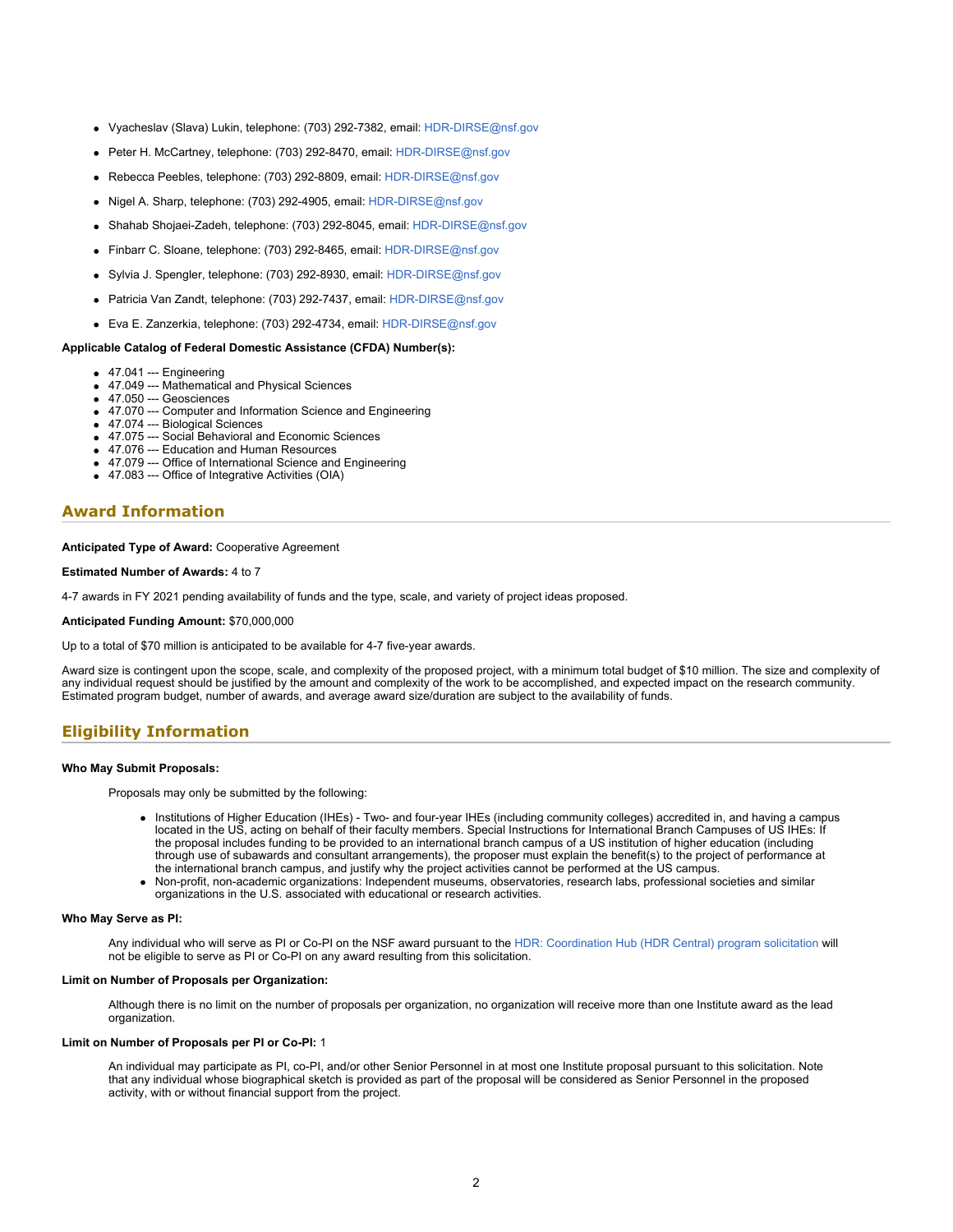In the event that any individual exceeds this limit, any proposal submitted to this solicitation with this individual listed as PI, co-PI, and/or Senior Personnel after the first proposal is received at NSF will be returned without review. No exceptions will be made.

### **Proposal Preparation and Submission Instructions**

#### **A. Proposal Preparation Instructions**

- **Letters of Intent:** Not required
- **Preliminary Proposal Submission:** Not required
- **Full Proposals:**
	- Full Proposals submitted via FastLane: *NSF Proposal and Award Policies and Procedures Guide* (PAPPG) guidelines apply. The complete
	- text of the PAPPG is available electronically on the NSF website at: [https://www.nsf.gov/publications/pub\\_summ.jsp?ods\\_key=pappg](https://www.nsf.gov/publications/pub_summ.jsp?ods_key=pappg). Full Proposals submitted via Research.gov: *NSF Proposal and Award Policies and Procedures Guide* (PAPPG) guidelines apply. The complete text of the PAPPG is available electronically on the NSF website at: [https://www.nsf.gov/publications/pub\\_summ.jsp?](https://www.nsf.gov/publications/pub_summ.jsp?ods_key=pappg)
	- [ods\\_key=pappg.](https://www.nsf.gov/publications/pub_summ.jsp?ods_key=pappg) Full Proposals submitted via Grants.gov: *NSF Grants.gov Application Guide: A Guide for the Preparation and Submission of NSF Applications*
	- *via Grants.gov* guidelines apply (Note: The *NSF Grants.gov Application Guide* is available on the Grants.gov website and on the NSF website at: [https://www.nsf.gov/publications/pub\\_summ.jsp?ods\\_key=grantsgovguide](https://www.nsf.gov/publications/pub_summ.jsp?ods_key=grantsgovguide)).

#### **B. Budgetary Information**

#### **Cost Sharing Requirements:**

Inclusion of voluntary committed cost sharing is prohibited.

**Indirect Cost (F&A) Limitations:**

Not Applicable

**Other Budgetary Limitations:**

Not Applicable

#### **C. Due Dates**

- **Full Proposal Deadline(s)** (due by 5 p.m. submitter's local time):
	- January 21, 2021

### **Proposal Review Information Criteria**

#### **Merit Review Criteria:**

National Science Board approved criteria. Additional merit review criteria apply. Please see the full text of this solicitation for further information.

### **Award Administration Information**

#### **Award Conditions:**

Additional award conditions apply. Please see the full text of this solicitation for further information.

#### **Reporting Requirements:**

Standard NSF reporting requirements apply.

# <span id="page-2-0"></span>**TABLE OF CONTENTS**

#### **[Summary of Program Requirements](#page-0-0)**

- I. **[Introduction](#page-3-0)**
- II. **[Program Description](#page-3-1)**
- III. **[Award Information](#page-4-0)**
- IV. **[Eligibility Information](#page-4-1)**
- V. **[Proposal Preparation and Submission Instructions](#page-5-0)** A. [Proposal Preparation Instructions](#page-5-0)
	- B. [Budgetary Information](#page-6-0)
		- C. [Due Dates](#page-6-1)
		- D. [FastLane/Research.gov/Grants.gov Requirements](#page-6-2)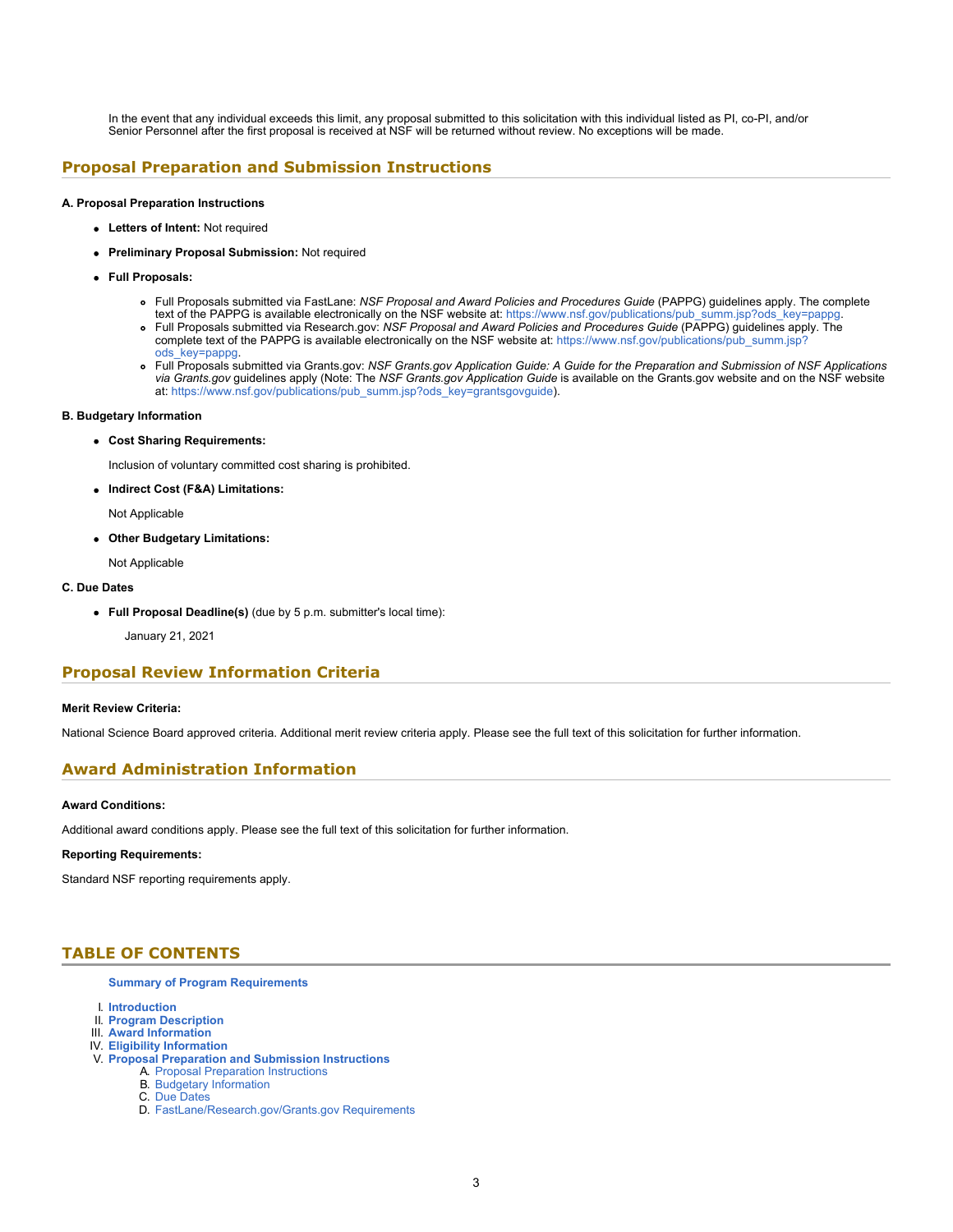- VI. **[NSF Proposal Processing and Review Procedures](#page-7-0)**
	- A. [Merit Review Principles and Criteria](#page-7-1)
	- B. [Review and Selection Process](#page-8-0)
- VII. **[Award Administration Information](#page-8-1)**
	- A. [Notification of the Award](#page-9-0)
	- B. [Award Conditions](#page-9-1)
	- C. [Reporting Requirements](#page-9-2)

VIII. **[Agency Contacts](#page-9-3)**

IX. **[Other Information](#page-10-0)**

# <span id="page-3-0"></span>**I. INTRODUCTION**

NSF's *[Harnessing the Data Revolution \(HDR\) Big Idea](https://www.nsf.gov/cise/harnessingdata/)* is a national-scale activity to enable new modes of data-driven discovery that will address fundamental questions at the frontiers of science and engineering. Through this NSF-wide activity, HDR is generating new knowledge and understanding, and accelerating discovery and innovation. The HDR vision is realized through an interrelated set of efforts in foundations of data science; data-intensive research in science and engineering; and education and workforce development. Each of these efforts is designed to amplify the intrinsically multidisciplinary nature of the emerging field of data science. The HDR Big Idea is establishing theoretical, technical, and ethical frameworks that tackle data-intensive problems in science and engineering, contributing to data-driven decision-making that impacts society.

In 2019, the HDR Program launched three parallel efforts in pursuit of these aims. The *Institutes for Data-Intensive Research in Science and Engineering (I-DIRSE)* activity seeks to create an integrated fabric of interrelated institutes that can accelerate discovery and innovation in multiple areas of data-intensive science and engineering. *HDR: Transdisciplinary Research In Principles Of Data Science Phase I (HDR TRIPODS Phase I)* aims to bring together the electrical engineering, mathematics, statistics, and theoretical computer science communities to develop the theoretical foundations of data science through integrated research and training activities. *HDR: Data Science Corps (DSC)* focuses on building capacity for HDR to help unleash the power of data in the service of science and society. The *DSC* will provide practical experiences, teach new skills, and offer learning opportunities, in a variety of settings, to data scientists and data science students.

A portfolio of awards in each of these tracks (I-DIRSE, HDR TRIPODS Phase I, and DSC) has now formed the beginning of what will become a broad ecosystem for collaboration and synthesis. Interactions among researchers in all three HDR tracks will stimulate convergence among teams that share common scientific themes, and synergies among teams with different skillsets. To maximize and sustain the impacts of the HDR investments, awardees will be further encouraged to leverage resources and engage with collaborators from outside the HDR community, including NSF's investments in advanced cyberinfrastructure, and the science and engineering research activities supported by NSF including the other NSF Big Ideas. NSF recognizes the transformative potential in convergent approaches that bring together researchers with expertise in various science and engineering domains, including data science, to focus on the fundamental challenges of interpreting complex data and maximizing impacts of advanced methods across the breadth of scientific and engineering inquiry. The potential for identifying and solving these challenges is the vision behind the HDR ecosystem.

The success of the HDR ecosystem will depend on how effectively teams funded in the different investment areas can interface and leverage their distinct strengths and contributions to address challenging problems in science and engineering. To coordinate these efforts and amplify the impact of the HDR

activities, an HDR Coordination activity, called HDR Central, is being funded under a separate program solicitation (NSF 20-600)<sup>[1]</sup>. The overarching purpose of HDR Central will be to increase the impact of the HDR Big Idea by coordinating communication and resource sharing among all HDR projects, including sharing the HDR efforts with the public.

This solicitation contributes to this ecosystem by encouraging an explicitly science-driven approach to ensure that advances in data science are applied where they will have significant and transformative impact in domains of research covered by NSF. Proposals should address science and engineering questions that: (1) are at a "tipping point" where a timely investment in data-intensive approaches has the maximum potential for a transformative effect; (2) have needs that can benefit from interdisciplinary investments in data analytics infrastructure; and (3) represent investment priorities for NSF during, and beyond, the lifetime of the HDR Big Idea. Specific outcomes expected for the HDR Institutes include identification of frontier science and engineering challenge problems and the associated data and data-science barriers or tipping points, as well as development of new approaches and innovative applications of data to foster scientific breakthroughs involving researchers from diverse scientific backgrounds.

This solicitation launches the second half of a two-phase process involving conceptualization followed by convergence. The conceptualization phase was implemented in FY 2019 via two complementary funding opportunities: [HDR I-DIRSE-Ideas Labs](https://www.nsf.gov/funding/pgm_summ.jsp?pims_id=505614) which engaged individual applicants to self-organize into teams with the aim of developing innovative, collaborative research proposals through an Ideas Lab process; and [HDR I-DIRSE-Frameworks](https://www.nsf.gov/cgi-bin/goodbye?https://www.google.com/search?client=firefox-b-1-e&sxsrf=ACYBGNSvcy98ge69xPNWwPZ9Srf2M2eqMg%3A1581006370144&ei=Ij48XqG6CIXM1QGitrSQDA&q=nsf+19-549&oq=nsf+19-549&gs_l=psy-ab.3..35i39.1980982.1984163..1986143...0.2..0.75.495.10......0....1..gws-wiz.......0i71j0i67j0i273j0i131j0j0i131i67j0i22i30.KEYzyITeZV8&ved=0ahUKEwih09HYq73nAhUFZjUKHSIbDcIQ4dUDCAo&uact=5) which received applications from existing teams of researchers. These competitions resulted in two-year awards aimed at building communities, defining research priorities, pursuing initial interdisciplinary fundamental research advances, and/or developing interdisciplinary prototypes of systems/cyberinfrastructure solutions.

Proposals are now invited for broader and more comprehensively-scoped HDR Institutes that bring together multiple and new science and engineering communities with computer and computational scientists, mathematicians, statisticians, and information scientists around data science approaches. While it is expected that many of the teams funded under the conceptualization phase may be involved in proposals to this next phase, the competition is open to any team that can put together a proposal that meets the vision, scope, and readiness called for in the Program Description.

<span id="page-3-2"></span>[1] [https://www.nsf.gov/publications/pub\\_summ.jsp?ods\\_key=nsf20600](https://www.nsf.gov/publications/pub_summ.jsp?ods_key=nsf20600)

### <span id="page-3-1"></span>**II. PROGRAM DESCRIPTION**

The HDR Big Idea builds upon and expands advances in data-driven research developed under other NSF programs. The challenge for proposals submitted to this solicitation is to find novel approaches for applying these technological capabilities to realize their potential to transform the pace and potential for discovery across all areas of science and engineering.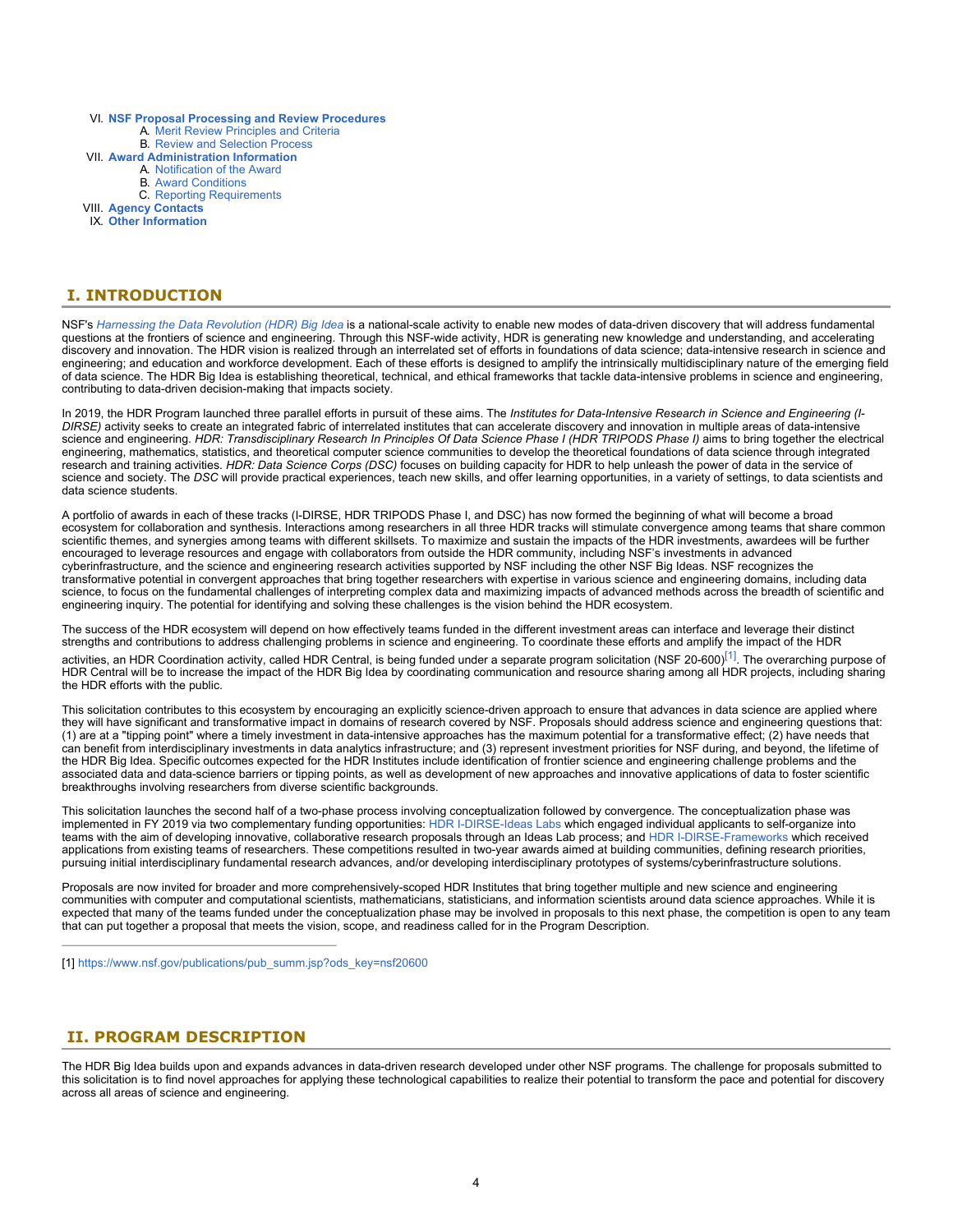HDR Institutes will foster convergent approaches that will transform how major questions in science and engineering are framed and addressed through dataintensive research. Institutes will consist of interdisciplinary teams to conceptualize and pilot new modalities for collaboration and convergence that go beyond traditional disciplinary boundaries and organizational walls, to build innovative connections between scientific groups and data scientists and engineers, and to integrate research infrastructure and education infrastructure.

HDR Institutes must have the following attributes:

A *vision* for transformative outcomes in science and engineering through data-intensive research. Proposals must demonstrate readiness to ramp up prototypes or preliminary designs that form the basis for the vision and present a conceptual design that is well beyond the level of a pilot study, capable of scaling in some significant dimension. The proposals should address science and engineering questions that: (1) are at a "tipping point" where a timely investment in dataintensive approaches has the maximum potential for a transformative effect in science and engineering; (2) have needs that can benefit from interdisciplinary investments in data analytics infrastructure; and (3) represent investment priorities for NSF during, and beyond, the lifetime of the HDR Big Idea. The proposal should clearly articulate the scope of the science that will be addressed and specific science problems that will be engaged. The importance and challenging nature of the problems should be presented lucidly, together with a discussion of the plan for how the problem will be addressed. The required expertise and the potential of a collaboration among data-scientists and domain scientists and/or engineers to transform the problem should be evident in the discussion.

*Convergence* among domain scientists, data scientists, and cyberinfrastructure experts to form novel frameworks, synergies, and concepts to implement the vision and to frame data-analytic challenges in new ways. The interdisciplinary breadth of the vision and the synthesis arising from meaningful interaction among multiple disciplinary perspectives are critical to an effective Institute. Disciplinary breadth should be determined by the anticipated needs to address the science; it should encompass the scientific and data science concepts, techniques, and computational methods and tools required to form the basis for addressing the problem in a way that is beyond that of traditional disciplinary research.

*Coordination and Management* that crosses institutional boundaries in new ways, such as virtual or distributed organizations; leverages existing research infrastructure and resources; and remains adaptive to new challenges and participation throughout the lifecycle of the Institute. Proposals must define and justify their organizational structures and responsibilities, governance, and communication plans to encourage and facilitate collaboration across disciplinary and geographically separated members. The processes that will be used to enable collaboration for broad, interdisciplinary groups – for example, through internal "ideas labs," travel coordination, virtual collaboration, and/or summer schools and meetings – must be defined. Institutes are encouraged to involve underrepresented groups [e.g., women, persons with disabilities, individuals underrepresented in science, technology, engineering, and mathematics (STEM), veterans of the U.S. Armed Forces, and those from areas geographically underrepresented in STEM] as Institute participants. The Institute should have a strategic plan that integrates the research, education, broadening participation, and knowledge transfer activities across all levels.

A **collaboration strategy** for how the Institute will be an effective member of the broader HDR ecosystem. A proposal should clearly delineate how the Institute will contribute to the HDR community and how it will remain open in its organizational structure and activities to accommodate new partnerships, new scientific partners, and share expertise and infrastructure within the ecosystem as well as outside of it. The proposal should describe the resources and expertise the project hopes to leverage through collaboration.

A plan for *transforming communities of practice* in how data-intensive approaches can advance science and engineering beyond the participants of the proposed Institute. A proposal should describe how the Institute will serve as an agent of change for how research questions are conceived and addressed through interdisciplinary collaboration such that the impacts of the Institute will propagate and evolve beyond the lifetime of the award.

A common means of openly *sharing outcomes*. The Institute should have a vision for how its activities will have impacts both within the HDR ecosystem and beyond the science communities around which it is organized, including a range of potential stakeholders. Dissemination of scientific outcomes, data, code, software, and other products must be an essential deliverable.

### <span id="page-4-0"></span>**III. AWARD INFORMATION**

Up to a total of \$70 million is anticipated to be available for 4-7 five-year awards.

Award size is contingent upon the scope, scale, and complexity of the proposed project, with a minimum total budget of \$10 million. The size and complexity of any individual request should be justified by the amount and complexity of the work to be accomplished, and expected impact on the research community. Estimated program budget, number of awards, and average award size/duration are subject to the availability of funds.

### <span id="page-4-1"></span>**IV. ELIGIBILITY INFORMATION**

#### **Who May Submit Proposals:**

Proposals may only be submitted by the following:

- Institutions of Higher Education (IHEs) Two- and four-year IHEs (including community colleges) accredited in, and having a campus located in the US, acting on behalf of their faculty members. Special Instructions for International Branch Campuses of US IHEs: If the proposal includes funding to be provided to an international branch campus of a US institution of higher education (including through use of subawards and consultant arrangements), the proposer must explain the benefit(s) to the project of performance at the international branch campus, and justify why the project activities cannot be performed at the US campus.
- Non-profit, non-academic organizations: Independent museums, observatories, research labs, professional societies and similar organizations in the U.S. associated with educational or research activities.

#### **Who May Serve as PI:**

Any individual who will serve as PI or Co-PI on the NSF award pursuant to the [HDR: Coordination Hub \(HDR Central\) program solicitation](https://www.nsf.gov/funding/pgm_summ.jsp?pims_id=505820) will not be eligible to serve as PI or Co-PI on any award resulting from this solicitation.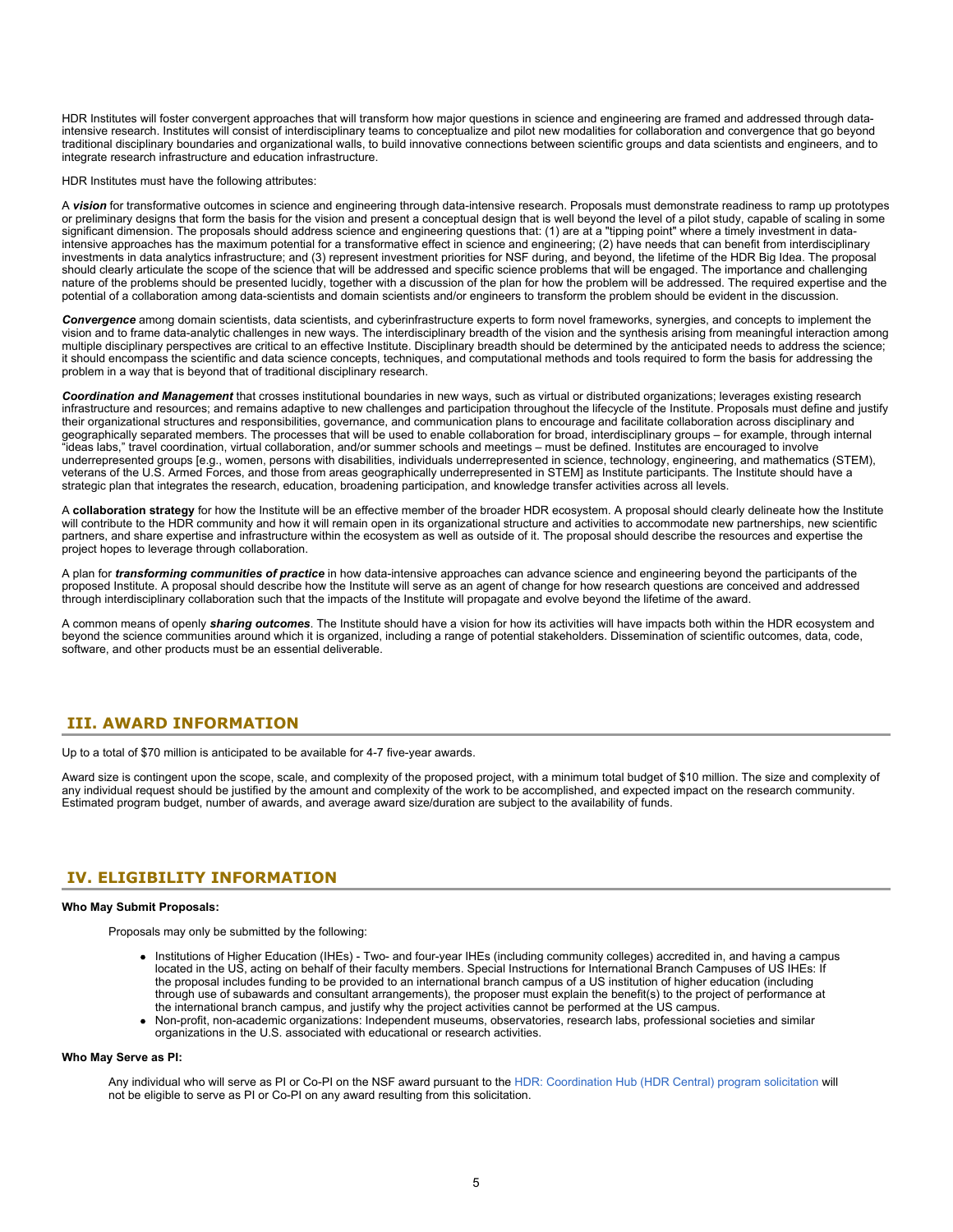#### **Limit on Number of Proposals per Organization:**

Although there is no limit on the number of proposals per organization, no organization will receive more than one Institute award as the lead organization.

#### **Limit on Number of Proposals per PI or Co-PI:** 1

An individual may participate as PI, co-PI, and/or other Senior Personnel in at most one Institute proposal pursuant to this solicitation. Note that any individual whose biographical sketch is provided as part of the proposal will be considered as Senior Personnel in the proposed activity, with or without financial support from the project.

In the event that any individual exceeds this limit, any proposal submitted to this solicitation with this individual listed as PI, co-PI, and/or Senior Personnel after the first proposal is received at NSF will be returned without review. No exceptions will be made.

# <span id="page-5-0"></span>**V. PROPOSAL PREPARATION AND SUBMISSION INSTRUCTIONS**

### **A. Proposal Preparation Instructions**

**Full Proposal Preparation Instructions**: Proposers may opt to submit proposals in response to this Program Solicitation via FastLane, Research.gov, or Grants.gov.

- Full proposals submitted via FastLane: Proposals submitted in response to this program solicitation should be prepared and submitted in accordance with the general guidelines contained in the *NSF Proposal & Award Policies & Procedures Guide* (PAPPG). The complete text of the PAPPG is available electronically on the NSF website at: [https://www.nsf.gov/publications/pub\\_summ.jsp?ods\\_key=pappg](https://www.nsf.gov/publications/pub_summ.jsp?ods_key=pappg). Paper copies of the PAPPG may be obtained from the NSF Publications Clearinghouse, telephone (703) 292-8134 or by e-mail from [nsfpubs@nsf.gov](mailto:nsfpubs@nsf.gov). Proposers are reminded to identify this program solicitation number in the program solicitation block on the NSF Cover Sheet For Proposal to the National Science Foundation. Compliance with this requirement is critical to determining the relevant proposal processing guidelines. Failure to submit this information may delay processing.
- Full Proposals submitted via Research.gov: Proposals submitted in response to this program solicitation should be prepared and submitted in accordance with the general guidelines contained in the *NSF Proposal and Award Policies and Procedures Guide* (PAPPG). The complete text of the PAPPG is available electronically on the NSF website at: [https://www.nsf.gov/publications/pub\\_summ.jsp?ods\\_key=pappg](https://www.nsf.gov/publications/pub_summ.jsp?ods_key=pappg). Paper copies of the PAPPG may be obtained from the NSF Publications Clearinghouse, telephone (703) 292-8134 or by e-mail from [nsfpubs@nsf.gov.](mailto:nsfpubs@nsf.gov) The Prepare New Proposal setup will prompt you for the program solicitation number.
- Full proposals submitted via Grants.gov: Proposals submitted in response to this program solicitation via Grants.gov should be prepared and submitted in accordance with the *NSF Grants.gov Application Guide: A Guide for the Preparation and Submission of NSF Applications via Grants.gov*. The complete text of the *NSF Grants.gov Application Guide* is available on the Grants.gov website and on the NSF website at: [\(https://www.nsf.gov/publications/pub\\_summ.jsp?ods\\_key=grantsgovguide](https://www.nsf.gov/publications/pub_summ.jsp?ods_key=grantsgovguide)). To obtain copies of the Application Guide and Application Forms Package, click on the Apply tab on the Grants.gov site, then click on the Apply Step 1: Download a Grant Application Package and Application Instructions link and enter the funding opportunity number, (the program solicitation number without the NSF prefix) and press the Download Package button. Paper copies of the Grants.gov Application Guide also may be obtained from the NSF Publications Clearinghouse, telephone (703) 292-8134 or by e-mail from [nsfpubs@nsf.gov](mailto:nsfpubs@nsf.gov).

See PAPPG Chapter II.C.2 for guidance on the required sections of a full research proposal submitted to NSF. Please note that the proposal preparation instructions provided in this program solicitation may deviate from the PAPPG instructions.

#### **Even if the project is a multi-organization activity, the proposal must be submitted as a single, integrated proposal by the lead organization, with proposed subawards to the other partner organizations. Separate proposals from each partner will not be accepted.**

Special instructions for submitting to this Big Idea solicitation:

FastLane Users: Proposers are reminded to identify the program solicitation number (located on the first page of this document) in the first block on the NSF Cover Sheet. Compliance with this requirement is critical to determining the relevant proposal processing guidelines. Please note that even though proposals must be submitted to CISE/OAC, once received the proposals will be managed by a cross-disciplinary team of NSF Program Directors.

Research.gov Users: The Prepare New Proposal setup will prompt you for the program solicitation number (located on the first page of this document). Compliance with this requirement is critical to determining the relevant proposal processing guidelines. As stated previously, even though proposals must be submitted to CISE/OAC, once received the proposals will be managed by a cross-disciplinary team of NSF Program Directors.

Grants.gov Users: The program solicitation number will be pre-populated by Grants.gov on the NSF Grant Application Cover Page, however you will need to locate the Division Code, Program Code, Division Name, and Program Name for the specific solicitation you are applying to by visiting [https://www.fastlane.nsf.gov/pgmannounce.jsp .](https://www.fastlane.nsf.gov/pgmannounce.jsp) As stated previously, even though proposals must be submitted to CISE/OAC, once received the proposals will be managed by a cross-disciplinary team of NSF Program Directors.

The following instructions supplement guidelines in the PAPPG and NSF Grants.gov Application Guide:

**Title of Proposed Project:** The title of the proposed project should begin with the term: "HDR Institute:". The proposal title should be descriptive of the project and avoid acronyms or proper names that merely identify, rather than describe, the research project.

**Project Summary (1 page):** Each Project Summary must include the following sections labelled as they are here:

- *Overview*: **This section should begin with a comma-separated list of keywords as the first sentence.** It should then provide a brief overview of the proposed activities, planned deliverables, and the anticipated impacts on the research community.
- *Intellectual Merit*: This section should include a brief description of the proposed activities and the anticipated impacts on science and engineering research.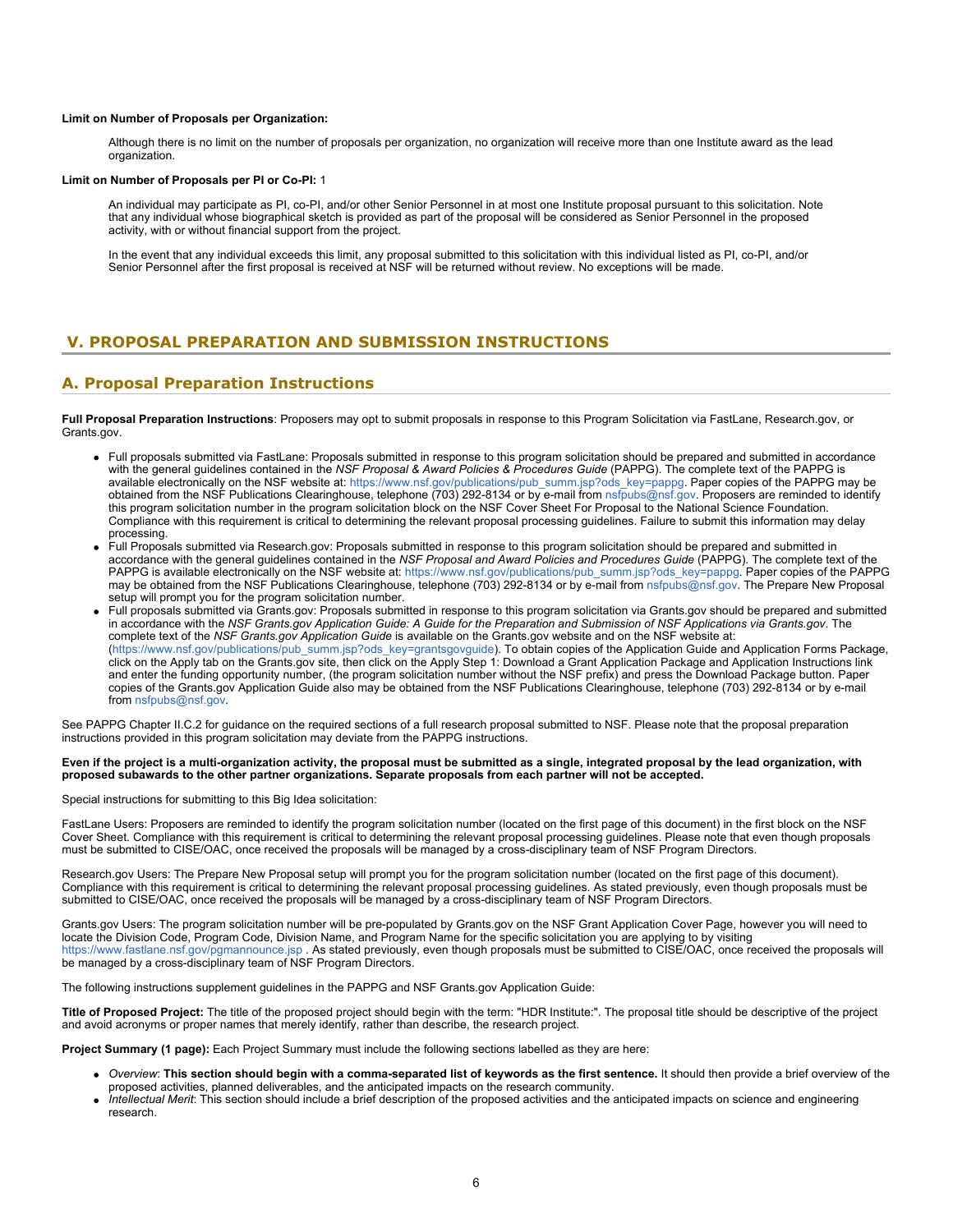*Broader Impacts*: This section should include a brief description of the potential impacts beyond the intended research community, including general science, educational, or public audiences.

Project Description. The Project Description is limited to 15 pages and must comply with all formatting requirements of the most current PAPPG II.C.2.d. In addition to the requirements outlined in the NSF PAPPG, proposals must address the following elements in the 15-page project description:

- The first paragraph of the project description should provide a concise, clear summary of the concept of the Institute, including the vision, scientific questions addressed, the integration of the data science approaches, the proposed Institute's organization, and its plan for participation in the HDR ecosystem.
- *Broader Impacts.* The Project Description must contain, as its own distinct element within the narrative, a section labeled "Broader Impacts". General guidance is provided in the [NSF PAPPG Chapter II.C.2.d\(i\)](https://nsf.gov/publications/pub_summ.jsp?ods_key=pappg). For all activities or outcomes described under broader impacts, demonstrate how they will benefit from the proposed infrastructure.
- *Results of Prior Support*. The Project Description must contain, as its own distinct element within the narrative, a section labeled "Results of Prior Support". General guidance is provided in the [NSF PAPPG Chapter II.C.2.d\(iii\)](https://nsf.gov/publications/pub_summ.jsp?ods_key=pappg). In addition to the reporting requirement format described by the PAPPG, this section must include evidence of deposition of code, data, and/or data products in recognized, accessible, community-accepted repositories by listing such repositories and, if appropriate, metadata.

The remainder of the Project Description should provide a detailed and compelling discussion of the six attributes identified in the Program Description above.

**Supplementary Documents:** Supplementary documents listed in the PAPPG or NSF Grants.gov Application Guide as required should be appended in the Supplementary Document section.

- Each proposal is required to include a *Management and Coordination Plan* (3-page limit, to be submitted as a Supplementary Document). Every Institute proposal must contain a clearly labeled "Management and Coordination Plan" which includes: 1) the specific roles of the PI, co-PIs, other senior personnel, and paid consultants at all organizations involved; 2) how the project will be managed across organizations and disciplines; 3) identification of the specific coordination mechanisms that will enable cross-organization and/or cross-disciplinary scientific integration; 4) metrics that will be used to assess and demonstrate the effectiveness of the Institute, including a timeline of anticipated milestones; 5) pointers to the budget line items that support these management and coordination mechanisms; and 6) a strategic plan that integrates the research, education, broadening participation, and knowledge transfer activities across all levels. **Proposals without this Supplementary Document will be returned without review.**
- **List of all identified institutions and/or participants.**

# <span id="page-6-0"></span>**B. Budgetary Information**

#### **Cost Sharing:**

Inclusion of voluntary committed cost sharing is prohibited.

#### **Budget Preparation Instructions:**

The budget should include a request for funds to cover the cost of attendance of the PI or other appropriate HDR Institute personnel to participate in annual awardee meetings in the Washington, D.C. area.

### <span id="page-6-1"></span>**C. Due Dates**

**Full Proposal Deadline(s)** (due by 5 p.m. submitter's local time):

January 21, 2021

### <span id="page-6-2"></span>**D. FastLane/Research.gov/Grants.gov Requirements**

#### **For Proposals Submitted Via FastLane or Research.gov:**

To prepare and submit a proposal via FastLane, see detailed technical instructions available at: <https://www.fastlane.nsf.gov/a1/newstan.htm>. To prepare and submit a proposal via Research.gov, see detailed technical instructions available at: [https://www.research.gov/research](https://www.research.gov/research-portal/appmanager/base/desktop?_nfpb=true&_pageLabel=research_node_display&_nodePath=/researchGov/Service/Desktop/ProposalPreparationandSubmission.html)[portal/appmanager/base/desktop?](https://www.research.gov/research-portal/appmanager/base/desktop?_nfpb=true&_pageLabel=research_node_display&_nodePath=/researchGov/Service/Desktop/ProposalPreparationandSubmission.html)

[\\_nfpb=true&\\_pageLabel=research\\_node\\_display&\\_nodePath=/researchGov/Service/Desktop/ProposalPreparationandSubmission.html](https://www.research.gov/research-portal/appmanager/base/desktop?_nfpb=true&_pageLabel=research_node_display&_nodePath=/researchGov/Service/Desktop/ProposalPreparationandSubmission.html). For FastLane or Research.gov user support, call the FastLane and Research.gov Help Desk at 1-800-673-6188 or e-mail [fastlane@nsf.gov](mailto:fastlane@nsf.gov) or [rgov@nsf.gov](mailto:rgov@nsf.gov). The FastLane and Research.gov Help Desk answers general technical questions related to the use of the FastLane and Research.gov systems. Specific questions related to this program solicitation should be referred to the NSF program staff contact(s) listed in Section VIII of this funding opportunity.

#### **For Proposals Submitted Via Grants.gov:**

Before using Grants.gov for the first time, each organization must register to create an institutional profile. Once registered, the applicant's organization can then apply for any federal grant on the Grants.gov website. Comprehensive information about using Grants.gov is available on the Grants.gov Applicant Resources webpage:<https://www.grants.gov/web/grants/applicants.html>. In addition, the NSF Grants.gov Application Guide (see link in Section V.A) provides instructions regarding the technical preparation of proposals via Grants.gov. For Grants.gov user support, contact the Grants.gov Contact Center at 1-800-518-4726 or by email: [support@grants.gov.](mailto:support@grants.gov) The Grants.gov Contact Center answers general technical questions related to the use of Grants.gov. Specific questions related to this program solicitation should be referred to the NSF program staff contact(s) listed in Section VIII of this solicitation.

*Submitting the Proposal:* Once all documents have been completed, the Authorized Organizational Representative (AOR) must submit the application to Grants.gov and verify the desired funding opportunity and agency to which the application is submitted. The AOR must then sign and submit the application to Grants.gov. The completed application will be transferred to the NSF FastLane system for further processing.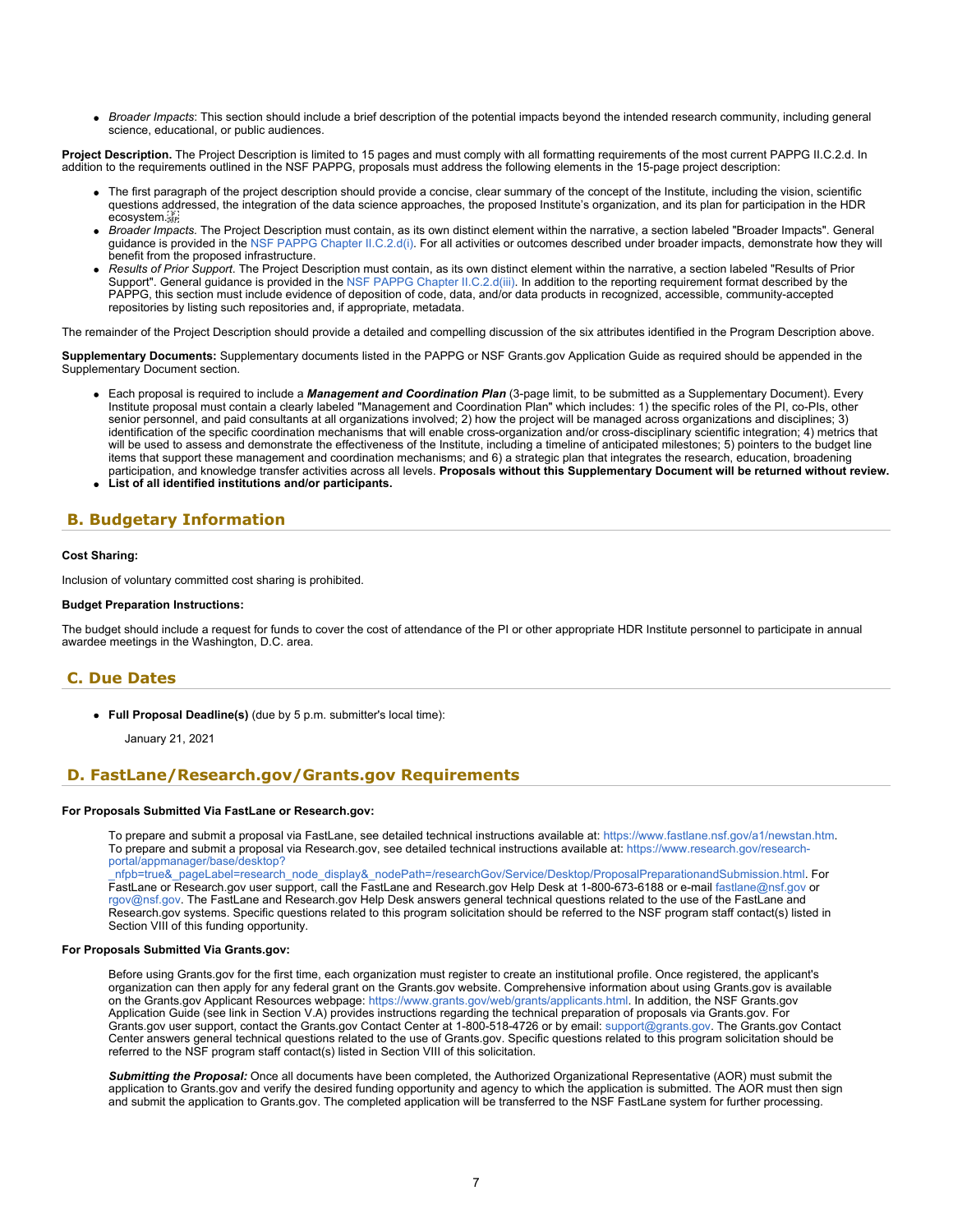Proposers that submitted via FastLane or Research.gov may use Research.gov to verify the status of their submission to NSF. For proposers that submitted via Grants.gov, until an application has been received and validated by NSF, the Authorized Organizational Representative may check the status of an application on Grants.gov. After proposers have received an e-mail notification from NSF, Research.gov should be used to check the status of an application.

### <span id="page-7-0"></span> **VI. NSF PROPOSAL PROCESSING AND REVIEW PROCEDURES**

Proposals received by NSF are assigned to the appropriate NSF program for acknowledgement and, if they meet NSF requirements, for review. All proposals are carefully reviewed by a scientist, engineer, or educator serving as an NSF Program Officer, and usually by three to ten other persons outside NSF either as *ad hoc* reviewers, panelists, or both, who are experts in the particular fields represented by the proposal. These reviewers are selected by Program Officers charged with oversight of the review process. Proposers are invited to suggest names of persons they believe are especially well qualified to review the proposal and/or persons they would prefer not review the proposal. These suggestions may serve as one source in the reviewer selection process at the Program Officer's discretion. Submission of such names, however, is optional. Care is taken to ensure that reviewers have no conflicts of interest with the proposal. In addition, Program Officers may obtain comments from site visits before recommending final action on proposals. Senior NSF staff further review recommendations for awards. A flowchart that depicts the entire NSF proposal and award process (and associated timeline) is included in PAPPG Exhibit III-1.

A comprehensive description of the Foundation's merit review process is available on the NSF website at: [https://www.nsf.gov/bfa/dias/policy/merit\\_review/](https://www.nsf.gov/bfa/dias/policy/merit_review/).

Proposers should also be aware of core strategies that are essential to the fulfillment of NSF's mission, as articulated in *[Building the Future: Investing in](https://www.nsf.gov/publications/pub_summ.jsp?ods_key=nsf18045) [Discovery and Innovation - NSF Strategic Plan for Fiscal Years \(FY\) 2018 – 2022](https://www.nsf.gov/publications/pub_summ.jsp?ods_key=nsf18045)*. These strategies are integrated in the program planning and implementation process, of which proposal review is one part. NSF's mission is particularly well-implemented through the integration of research and education and broadening participation in NSF programs, projects, and activities.

One of the strategic objectives in support of NSF's mission is to foster integration of research and education through the programs, projects, and activities it supports at academic and research institutions. These institutions must recruit, train, and prepare a diverse STEM workforce to advance the frontiers of science and participate in the U.S. technology-based economy. NSF's contribution to the national innovation ecosystem is to provide cutting-edge research under the guidance of the Nation's most creative scientists and engineers. NSF also supports development of a strong science, technology, engineering, and mathematics (STEM) workforce by investing in building the knowledge that informs improvements in STEM teaching and learning.

NSF's mission calls for the broadening of opportunities and expanding participation of groups, institutions, and geographic regions that are underrepresented in STEM disciplines, which is essential to the health and vitality of science and engineering. NSF is committed to this principle of diversity and deems it central to the programs, projects, and activities it considers and supports.

# <span id="page-7-1"></span>**A. Merit Review Principles and Criteria**

The National Science Foundation strives to invest in a robust and diverse portfolio of projects that creates new knowledge and enables breakthroughs in understanding across all areas of science and engineering research and education. To identify which projects to support, NSF relies on a merit review process that incorporates consideration of both the technical aspects of a proposed project and its potential to contribute more broadly to advancing NSF's mission "to promote the progress of science; to advance the national health, prosperity, and welfare; to secure the national defense; and for other purposes." NSF makes every effort to conduct a fair, competitive, transparent merit review process for the selection of projects.

#### **1. Merit Review Principles**

These principles are to be given due diligence by PIs and organizations when preparing proposals and managing projects, by reviewers when reading and evaluating proposals, and by NSF program staff when determining whether or not to recommend proposals for funding and while overseeing awards. Given that NSF is the primary federal agency charged with nurturing and supporting excellence in basic research and education, the following three principles apply:

- All NSF projects should be of the highest quality and have the potential to advance, if not transform, the frontiers of knowledge.
- NSF projects, in the aggregate, should contribute more broadly to achieving societal goals. These "Broader Impacts" may be accomplished through the research itself, through activities that are directly related to specific research projects, or through activities that are supported by, but are complementary to, the project. The project activities may be based on previously established and/or innovative methods and approaches, but in either case must be well justified.
- Meaningful assessment and evaluation of NSF funded projects should be based on appropriate metrics, keeping in mind the likely correlation between the effect of broader impacts and the resources provided to implement projects. If the size of the activity is limited, evaluation of that activity in isolation is not likely to be meaningful. Thus, assessing the effectiveness of these activities may best be done at a higher, more aggregated, level than the individual project.

With respect to the third principle, even if assessment of Broader Impacts outcomes for particular projects is done at an aggregated level, PIs are expected to be accountable for carrying out the activities described in the funded project. Thus, individual projects should include clearly stated goals, specific descriptions of the activities that the PI intends to do, and a plan in place to document the outputs of those activities.

These three merit review principles provide the basis for the merit review criteria, as well as a context within which the users of the criteria can better understand their intent.

#### **2. Merit Review Criteria**

All NSF proposals are evaluated through use of the two National Science Board approved merit review criteria. In some instances, however, NSF will employ additional criteria as required to highlight the specific objectives of certain programs and activities.

The two merit review criteria are listed below. **Both** criteria are to be given **full consideration** during the review and decision-making processes; each criterion is necessary but neither, by itself, is sufficient. Therefore, proposers must fully address both criteria. (PAPPG Chapter II.C.2.d(i). contains additional information for use by proposers in development of the Project Description section of the proposal). Reviewers are strongly encouraged to review the criteria, including PAPPG Chapter II.C.2.d(i), prior to the review of a proposal.

When evaluating NSF proposals, reviewers will be asked to consider what the proposers want to do, why they want to do it, how they plan to do it, how they will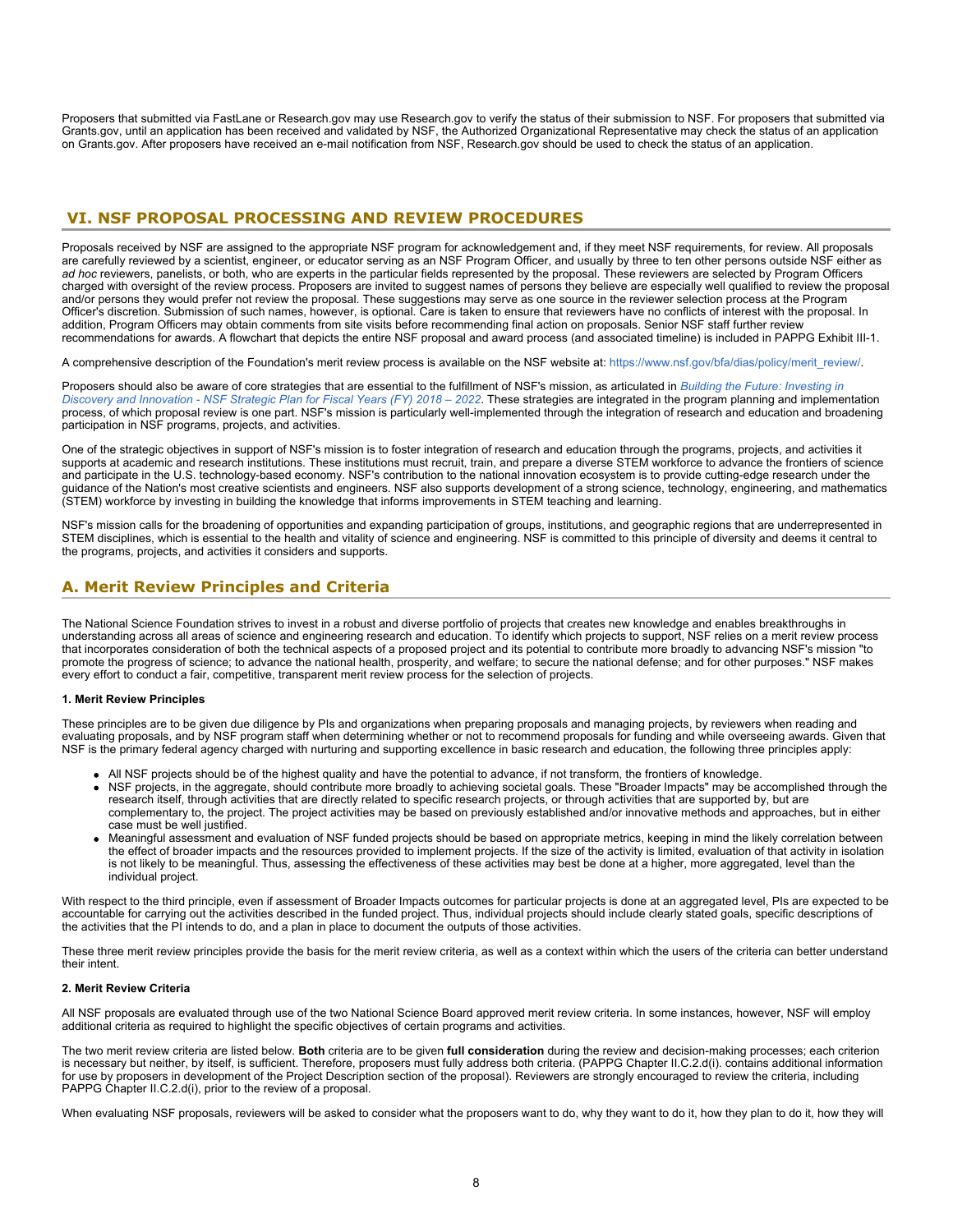know if they succeed, and what benefits could accrue if the project is successful. These issues apply both to the technical aspects of the proposal and the way in which the project may make broader contributions. To that end, reviewers will be asked to evaluate all proposals against two criteria:

- **Intellectual Merit:** The Intellectual Merit criterion encompasses the potential to advance knowledge; and
- **Broader Impacts:** The Broader Impacts criterion encompasses the potential to benefit society and contribute to the achievement of specific, desired societal outcomes.

The following elements should be considered in the review for both criteria:

- 1. What is the potential for the proposed activity to
	- a. Advance knowledge and understanding within its own field or across different fields (Intellectual Merit); and
	- b. Benefit society or advance desired societal outcomes (Broader Impacts)?
- 2. To what extent do the proposed activities suggest and explore creative, original, or potentially transformative concepts?
- 3. Is the plan for carrying out the proposed activities well-reasoned, well-organized, and based on a sound rationale? Does the plan incorporate a mechanism to assess success?
- 4. How well qualified is the individual, team, or organization to conduct the proposed activities?
- 5. Are there adequate resources available to the PI (either at the home organization or through collaborations) to carry out the proposed activities?

Broader impacts may be accomplished through the research itself, through the activities that are directly related to specific research projects, or through activities that are supported by, but are complementary to, the project. NSF values the advancement of scientific knowledge and activities that contribute to achievement of societally relevant outcomes. Such outcomes include, but are not limited to: full participation of women, persons with disabilities, and underrepresented minorities in science, technology, engineering, and mathematics (STEM); improved STEM education and educator development at any level; increased public scientific literacy and public engagement with science and technology; improved well-being of individuals in society; development of a diverse, globally competitive STEM workforce; increased partnerships between academia, industry, and others; improved national security; increased economic competitiveness of the United States; and enhanced infrastructure for research and education.

Proposers are reminded that reviewers will also be asked to review the Data Management Plan and the Postdoctoral Researcher Mentoring Plan, as appropriate.

#### **Additional Solicitation Specific Review Criteria**

In addition to the NSF Merit Review Criteria, reviewers of these proposals will be asked to consider the following:

- How well does the proposal articulate the *vision* of the future Institute to contribute transformative new knowledge in relevant science and engineering domains through data-intensive research?
- How well does the proposed Institute support *convergence* among domain scientists and data scientists, providing new approaches not possible through individual efforts?
- How does the proposed Institute's *coordination and management* allow it to carry out the functions of the Institute, cross organizational and departmental boundaries, leverage existing research infrastructure, and support metrics for success? Does the project have an effective strategic plan that integrates the research, education, broadening participation, and knowledge transfer activities across all levels?
- How well defined is the *collaboration strategy* for this Institute to participate in the broader HDR ecosystem?
- What potential does the proposed Institute have to *transform communities of practice* in data-intensive research? How will the Institute serve as an agent of change for how research questions are conceived and addressed through interdisciplinary collaboration? To what extent will the impacts of the Institute propagate and evolve beyond the lifetime of the award?
- How does the Institute plan to *share outcomes*, including but not limited to scientific and education outcomes, data, algorithms, and models?

### <span id="page-8-0"></span>**B. Review and Selection Process**

Proposals submitted in response to this program solicitation will be reviewed by Ad hoc Review and/or Panel Review.

Reviewers will be asked to evaluate proposals using two National Science Board approved merit review criteria and, if applicable, additional program specific criteria. A summary rating and accompanying narrative will generally be completed and submitted by each reviewer and/or panel. The Program Officer assigned to manage the proposal's review will consider the advice of reviewers and will formulate a recommendation.

After scientific, technical and programmatic review and consideration of appropriate factors, the NSF Program Officer recommends to the cognizant Division Director whether the proposal should be declined or recommended for award. NSF strives to be able to tell applicants whether their proposals have been declined or recommended for funding within six months. Large or particularly complex proposals or proposals from new awardees may require additional review and processing time. The time interval begins on the deadline or target date, or receipt date, whichever is later. The interval ends when the Division Director acts upon the Program Officer's recommendation.

After programmatic approval has been obtained, the proposals recommended for funding will be forwarded to the Division of Grants and Agreements for review of business, financial, and policy implications. After an administrative review has occurred, Grants and Agreements Officers perform the processing and issuance of a grant or other agreement. Proposers are cautioned that only a Grants and Agreements Officer may make commitments, obligations or awards on behalf of NSF or authorize the expenditure of funds. No commitment on the part of NSF should be inferred from technical or budgetary discussions with a NSF Program Officer. A Principal Investigator or organization that makes financial or personnel commitments in the absence of a grant or cooperative agreement signed by the NSF Grants and Agreements Officer does so at their own risk.

Once an award or declination decision has been made, Principal Investigators are provided feedback about their proposals. In all cases, reviews are treated as confidential documents. Verbatim copies of reviews, excluding the names of the reviewers or any reviewer-identifying information, are sent to the Principal Investigator/Project Director by the Program Officer. In addition, the proposer will receive an explanation of the decision to award or decline funding.

### <span id="page-8-1"></span>**VII. AWARD ADMINISTRATION INFORMATION**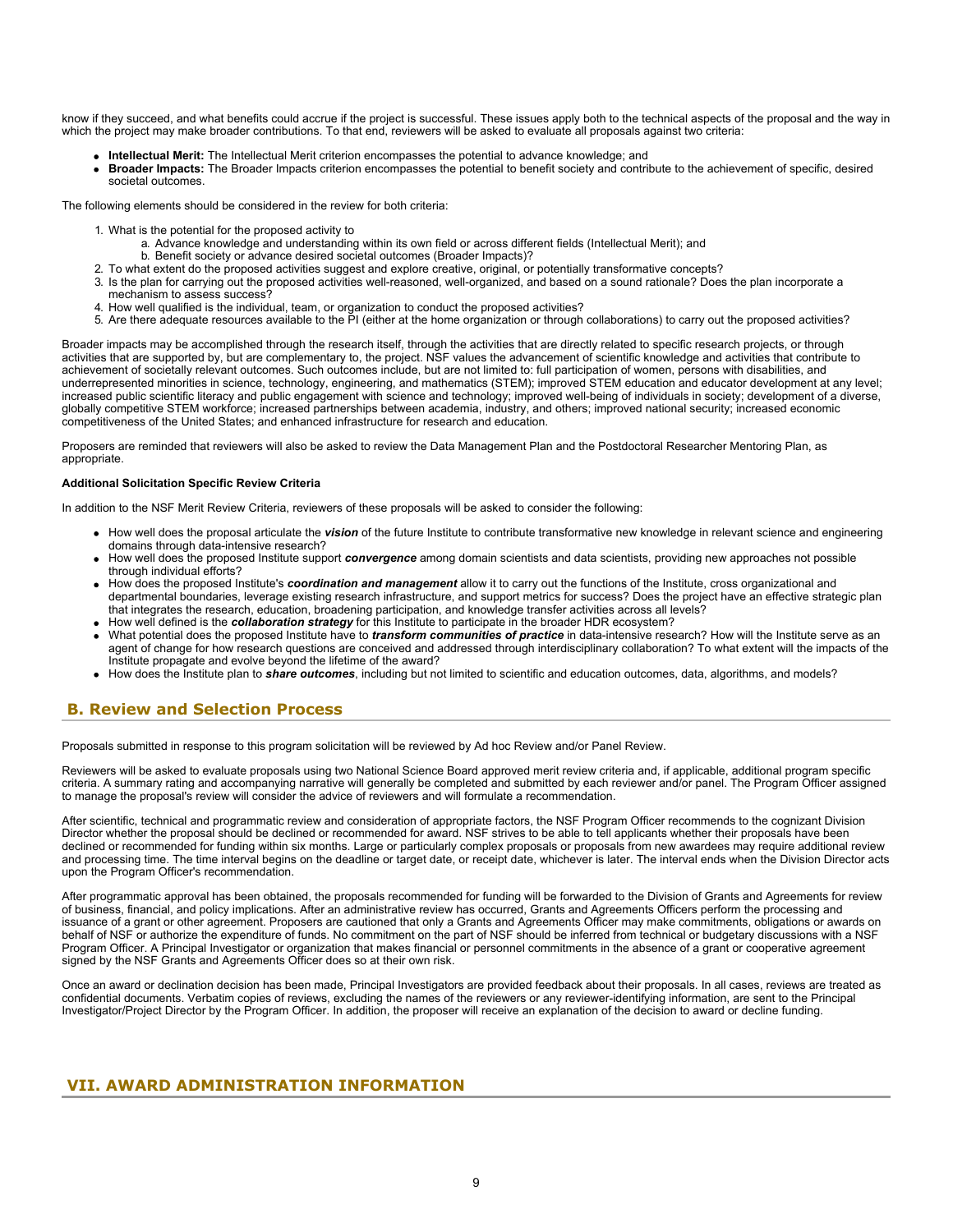### <span id="page-9-0"></span>**A. Notification of the Award**

Notification of the award is made to *the submitting organization* by a Grants Officer in the Division of Grants and Agreements. Organizations whose proposals are declined will be advised as promptly as possible by the cognizant NSF Program administering the program. Verbatim copies of reviews, not including the identity of the reviewer, will be provided automatically to the Principal Investigator. (See Section VI.B. for additional information on the review process.)

### <span id="page-9-1"></span>**B. Award Conditions**

An NSF award consists of: (1) the award notice, which includes any special provisions applicable to the award and any numbered amendments thereto; (2) the budget, which indicates the amounts, by categories of expense, on which NSF has based its support (or otherwise communicates any specific approvals or disapprovals of proposed expenditures); (3) the proposal referenced in the award notice; (4) the applicable award conditions, such as Grant General Conditions (GC-1)\*; or Research Terms and Conditions\* and (5) any announcement or other NSF issuance that may be incorporated by reference in the award notice. Cooperative agreements also are administered in accordance with NSF Cooperative Agreement Financial and Administrative Terms and Conditions (CA-FATC) and the applicable Programmatic Terms and Conditions. NSF awards are electronically signed by an NSF Grants and Agreements Officer and transmitted electronically to the organization via e-mail.

\*These documents may be accessed electronically on NSF's Website at [https://www.nsf.gov/awards/managing/award\\_conditions.jsp?org=NSF](https://www.nsf.gov/awards/managing/award_conditions.jsp?org=NSF). Paper copies may be obtained from the NSF Publications Clearinghouse, telephone (703) 292-8134 or by e-mail from [nsfpubs@nsf.gov.](mailto:nsfpubs@nsf.gov)

More comprehensive information on NSF Award Conditions and other important information on the administration of NSF awards is contained in the NSF *Proposal & Award Policies & Procedures Guide* (PAPPG) Chapter VII, available electronically on the NSF Website at [https://www.nsf.gov/publications/pub\\_summ.jsp?ods\\_key=pappg.](https://www.nsf.gov/publications/pub_summ.jsp?ods_key=pappg)

#### **Special Award Conditions:**

HDR Institute awards will be made in the form of a Cooperative Agreement. The Cooperative Agreement will have a section of Special Conditions relating to the period of performance, detailed work description, awardee responsibilities, NSF responsibilities, joint NSF-awardee responsibilities, funding and funding schedule, reporting and evaluation requirements, key personnel, and other conditions.

Grantees will be required to include appropriate acknowledgment of NSF support under the Harnessing the Data Revolution Big Idea in any publication (including World Wide Web pages) of any material based on or developed under the project, in the following terms:

*"This material is based upon work supported by the National Science Foundation Harnessing the Data Revolution Big Idea under Grant No. (Grantee enters NSF grant number.)"*

Grantees also will be required to orally acknowledge NSF support using the language specified above during all news media interviews, including popular media such as radio, television and news magazines.

For all awards, one or more designated project representatives (PI/co-PI/senior personnel or NSF-approved replacement) must participate in annual HDR PI meetings. Proposal budgets must include appropriate amounts for participation in these meetings once each year.

### <span id="page-9-2"></span>**C. Reporting Requirements**

For all multi-year grants (including both standard and continuing grants), the Principal Investigator must submit an annual project report to the cognizant Program Officer no later than 90 days prior to the end of the current budget period. (Some programs or awards require submission of more frequent project reports). No later than 120 days following expiration of a grant, the PI also is required to submit a final project report, and a project outcomes report for the general public.

Failure to provide the required annual or final project reports, or the project outcomes report, will delay NSF review and processing of any future funding increments as well as any pending proposals for all identified PIs and co-PIs on a given award. PIs should examine the formats of the required reports in advance to assure availability of required data.

PIs are required to use NSF's electronic project-reporting system, available through Research.gov, for preparation and submission of annual and final project reports. Such reports provide information on accomplishments, project participants (individual and organizational), publications, and other specific products and impacts of the project. Submission of the report via Research.gov constitutes certification by the PI that the contents of the report are accurate and complete. The project outcomes report also must be prepared and submitted using Research.gov. This report serves as a brief summary, prepared specifically for the public, of the nature and outcomes of the project. This report will be posted on the NSF website exactly as it is submitted by the PI.

More comprehensive information on NSF Reporting Requirements and other important information on the administration of NSF awards is contained in the *NSF Proposal & Award Policies & Procedures Guide* (PAPPG) Chapter VII, available electronically on the NSF Website at [https://www.nsf.gov/publications/pub\\_summ.jsp?ods\\_key=pappg.](https://www.nsf.gov/publications/pub_summ.jsp?ods_key=pappg)

### <span id="page-9-3"></span>**VIII. AGENCY CONTACTS**

*Please note that the program contact information is current at the time of publishing. See program website for any updates to the points of contact.*

General inquiries regarding this program should be made to:

- Amy L. Walton, telephone: (703) 292-4538, email: [HDR-DIRSE@nsf.gov](mailto:HDR-DIRSE@nsf.gov)
- Christopher W. Stark, telephone: (703) 292-4869, email: [HDR-DIRSE@nsf.gov](mailto:HDR-DIRSE@nsf.gov)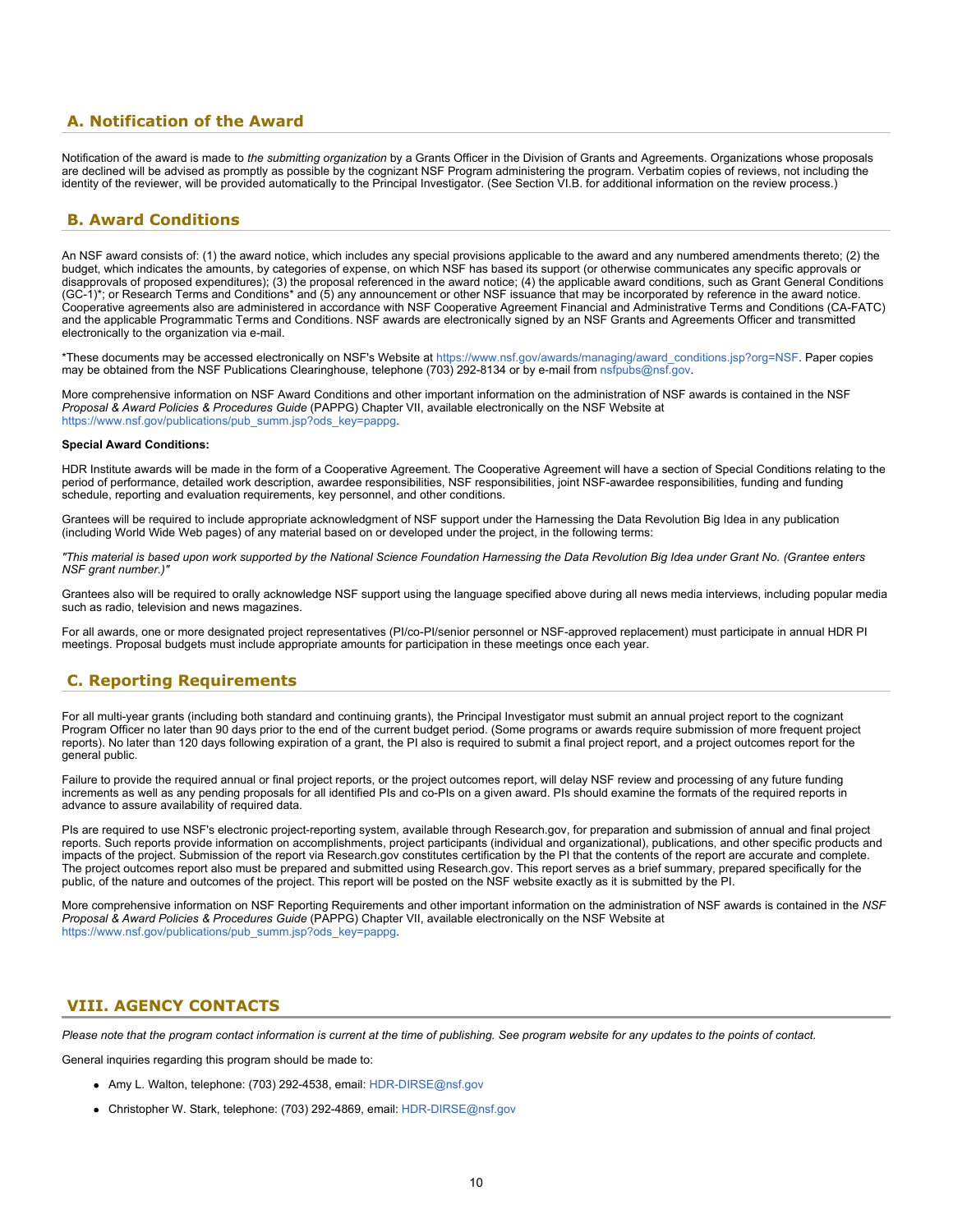- Giovanna Biscontin, telephone: (703) 292-8360, email: [HDR-DIRSE@nsf.gov](mailto:HDR-DIRSE@nsf.gov)
- Cheryl L. Eavey, telephone: (703) 292-7269, email: [HDR-DIRSE@nsf.gov](mailto:HDR-DIRSE@nsf.gov)
- Daryl W. Hess, telephone: (703) 292-4942, email: [HDR-DIRSE@nsf.gov](mailto:HDR-DIRSE@nsf.gov)
- Pui S. Ho, telephone: (703) 292-7054, email: [HDR-DIRSE@nsf.gov](mailto:HDR-DIRSE@nsf.gov)
- Anthony Kuh, telephone: (703) 292-2210, email: [HDR-DIRSE@nsf.gov](mailto:HDR-DIRSE@nsf.gov)
- Vyacheslav (Slava) Lukin, telephone: (703) 292-7382, email: [HDR-DIRSE@nsf.gov](mailto:HDR-DIRSE@nsf.gov)
- Peter H. McCartney, telephone: (703) 292-8470, email: [HDR-DIRSE@nsf.gov](mailto:HDR-DIRSE@nsf.gov)
- Rebecca Peebles, telephone: (703) 292-8809, email: [HDR-DIRSE@nsf.gov](mailto:HDR-DIRSE@nsf.gov)
- Nigel A. Sharp, telephone: (703) 292-4905, email: [HDR-DIRSE@nsf.gov](mailto:HDR-DIRSE@nsf.gov)
- Shahab Shojaei-Zadeh, telephone: (703) 292-8045, email: [HDR-DIRSE@nsf.gov](mailto:HDR-DIRSE@nsf.gov)
- Finbarr C. Sloane, telephone: (703) 292-8465, email: [HDR-DIRSE@nsf.gov](mailto:HDR-DIRSE@nsf.gov)
- Sylvia J. Spengler, telephone: (703) 292-8930, email: [HDR-DIRSE@nsf.gov](mailto:HDR-DIRSE@nsf.gov)
- Patricia Van Zandt, telephone: (703) 292-7437, email: [HDR-DIRSE@nsf.gov](mailto:HDR-DIRSE@nsf.gov)
- Eva E. Zanzerkia, telephone: (703) 292-4734, email: [HDR-DIRSE@nsf.gov](mailto:HDR-DIRSE@nsf.gov)

For questions related to the use of FastLane or Research.gov, contact:

FastLane and Research.gov Help Desk: 1-800-673-6188

FastLane Help Desk e-mail: [fastlane@nsf.gov](mailto:fastlane@nsf.gov).

Research.gov Help Desk e-mail: [rgov@nsf.gov](mailto:rgov@nsf.gov)

For questions relating to Grants.gov contact:

Grants.gov Contact Center: If the Authorized Organizational Representatives (AOR) has not received a confirmation message from Grants.gov within 48 hours of submission of application, please contact via telephone: 1-800-518-4726; e-mail: [support@grants.gov](mailto:support@grants.gov).

### <span id="page-10-0"></span>**IX. OTHER INFORMATION**

The NSF website provides the most comprehensive source of information on NSF Directorates (including contact information), programs and funding opportunities. Use of this website by potential proposers is strongly encouraged. In addition, "NSF Update" is an information-delivery system designed to keep potential proposers and other interested parties apprised of new NSF funding opportunities and publications, important changes in proposal and award policies and procedures, and upcoming NSF [Grants Conferences](https://www.nsf.gov/bfa/dias/policy/outreach.jsp). Subscribers are informed through e-mail or the user's Web browser each time new publications are issued that match their identified interests. "NSF Update" also is available on [NSF's website](https://www.nsf.gov/cgi-bin/goodbye?https://public.govdelivery.com/accounts/USNSF/subscriber/new?topic_id=USNSF_179).

Grants.gov provides an additional electronic capability to search for Federal government-wide grant opportunities. NSF funding opportunities may be accessed via this mechanism. Further information on Grants.gov may be obtained at [https://www.grants.gov](https://www.grants.gov/).

### **ABOUT THE NATIONAL SCIENCE FOUNDATION**

The National Science Foundation (NSF) is an independent Federal agency created by the National Science Foundation Act of 1950, as amended (42 USC 1861-75). The Act states the purpose of the NSF is "to promote the progress of science; [and] to advance the national health, prosperity, and welfare by supporting research and education in all fields of science and engineering."

NSF funds research and education in most fields of science and engineering. It does this through grants and cooperative agreements to more than 2,000 colleges, universities, K-12 school systems, businesses, informal science organizations and other research organizations throughout the US. The Foundation accounts for about one-fourth of Federal support to academic institutions for basic research.

NSF receives approximately 55,000 proposals each year for research, education and training projects, of which approximately 11,000 are funded. In addition, the Foundation receives several thousand applications for graduate and postdoctoral fellowships. The agency operates no laboratories itself but does support National Research Centers, user facilities, certain oceanographic vessels and Arctic and Antarctic research stations. The Foundation also supports cooperative research between universities and industry, US participation in international scientific and engineering efforts, and educational activities at every academic level.

*Facilitation Awards for Scientists and Engineers with Disabilities* (FASED) provide funding for special assistance or equipment to enable persons with disabilities to work on NSF-supported projects. See the *NSF Proposal & Award Policies & Procedures Guide* Chapter II.E.6 for instructions regarding preparation of these types of proposals.

The National Science Foundation has Telephonic Device for the Deaf (TDD) and Federal Information Relay Service (FIRS) capabilities that enable individuals